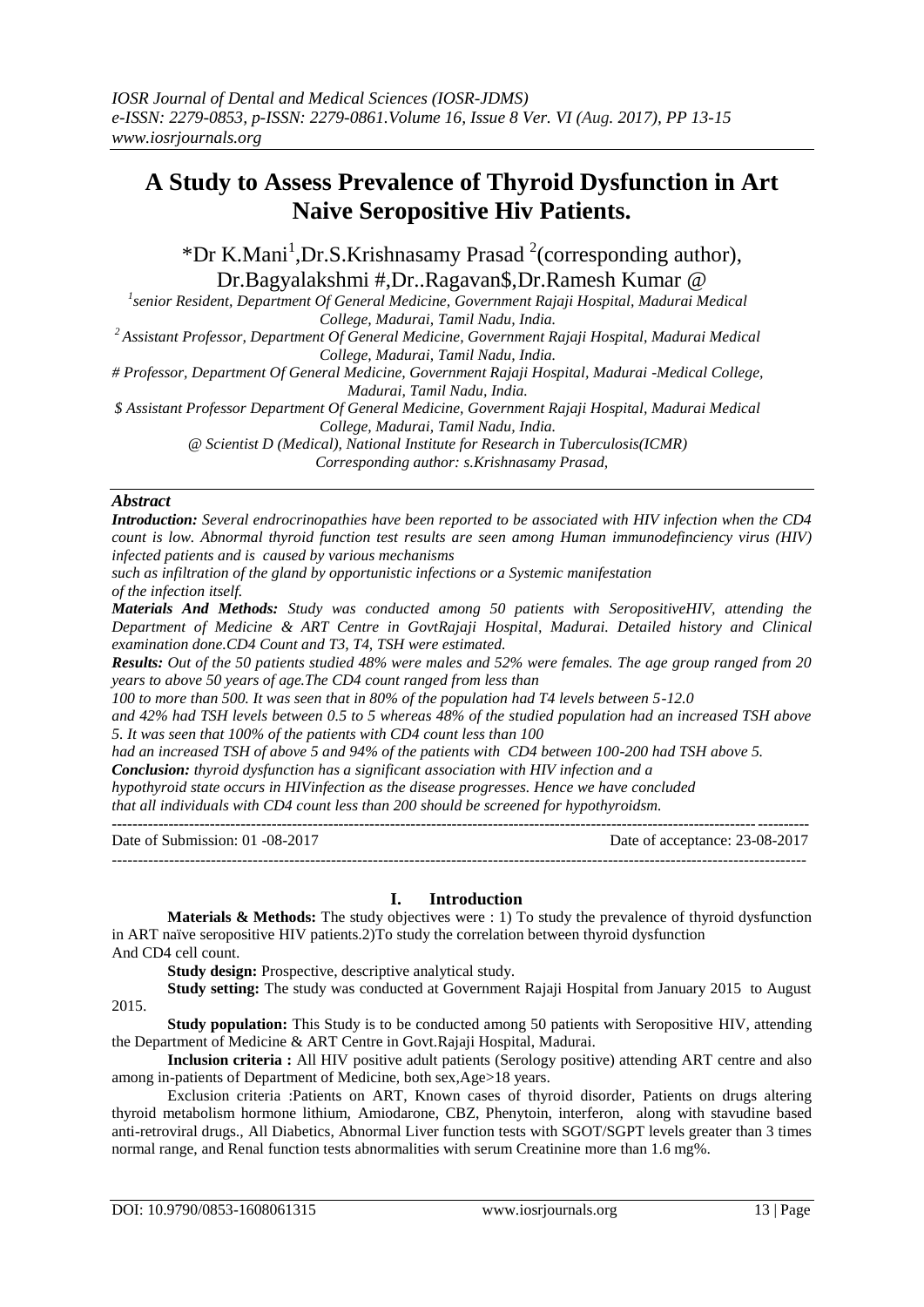## **Study Procedure:**

A previously designed profoma was used to collect the demographic and clinical details of the patients. A thorough clinical examination was done.CD4 count was taken for the seropositive patients. Thyroid function test was done at the time of diagnosis before starting ART. Ethical consideration: The study was approved by by Government Rajaji Hospital Ethics Committee. Informed consent was obtained before enrolling subjects to the study.

# **II. Results**

A total of 50 patients was recruited to the study. The values of age distribution among the various categories are presented in Table 1.The mean age of the study sample was 36.5 years. Out of the 50 individuals 22% were between 20-30 years of age, 42% between 31-40 years and 28% between 40 to 50 years.There were 28 (56%) males and 22(44%) females.patients were categorised based on their CD 4 counts <100,100-200,200- 500,>500. Thyroid function tests were done to all patients. The thyroid profile studies in these patients revealed majority of the T3 and T4 value were in the normal range 70-190 (94%) and T4 5.0-

12.0 (80%) however large portion of the TSH values were above normal range>5.0 (58%) (p=<0.001).

**Table 1** : Age distribution of patients studied Age in years Number of patients Percent

| 20-30     | $\overline{\phantom{0}}$ | $\sim$<br>34 |  |
|-----------|--------------------------|--------------|--|
| $31 - 40$ | $\gamma$                 | 40           |  |
| $41 - 50$ |                          | 10<br>10     |  |
| > 51      | ∼                        |              |  |
|           |                          |              |  |

#### **Total 50 100**

Comments : Mean + SD :  $36.50 + 10.25$ ; Maximum – 54 years ; Minimum  $-20$  years

**Table 2 :** CD4 count distribution of patients studied CD4 count Number of patients Percent

| CD4 COUNT    | Number of patients | Percent |
|--------------|--------------------|---------|
| $>100-200$ . | 18                 | 36      |
| < 100        |                    | 14      |
| 200-500      | 14                 |         |
| >500         |                    |         |
|              |                    |         |

**Total 50 100.**

**Table 3 :** Thyroid parameters of patients studied Thyroid Parameters No of patients (n=50) %

| T <sub>3</sub>   | 47             |                  | 94 |
|------------------|----------------|------------------|----|
| $\overline{<}70$ |                | 2.0              |    |
| 70-150           | 47             | 94.0             |    |
| >150             | $\overline{2}$ | 4.0              |    |
| T <sub>4</sub>   |                |                  |    |
| $\leq 5$         | 10             | 20.0             |    |
| $5-12$           | 40             | 80.0             |    |
| $>12$            | $\mathbf{0}$   | $\boldsymbol{0}$ |    |
| <b>TSH</b>       |                |                  |    |
| < 0.5            | $\mathbf{0}$   | $\theta$         |    |
| $0.5 - 5$        | 21             | 42               |    |
| >5               | 29             | 58               |    |

**Table4:** Co relation of T3, T4 and TSH with CD4 count

| variables      |                 |                  | CD4 count              |                |               |             |
|----------------|-----------------|------------------|------------------------|----------------|---------------|-------------|
|                | $<100(n=7)$     | $100-200(n=8)$   | $201 -$<br>$500(n=16)$ | $>500(n=9)$    | Total $n=50$  | 'p'value    |
| T3             | $89.00 + 26.81$ | $112.56 + 20.28$ | $128.31 + 17.83$       | $107.2 + 6.42$ | 113.34+22.35  | 0.056       |
| T <sub>4</sub> | $5.16 + 2.51$   | $7.63 + 2.35$    | $9.20 + 1.43$          | $9.42 + 1.53$  | $8.11 + 2.39$ | $< 0.001**$ |
| <b>TSH</b>     | $9.75 + 0.398$  | $8.14 + 0.32$    | $3.99 + 0.95$          | $3.48 + 0.95$  | $6.43 + 1.06$ | $< 0.001**$ |

# **III. Discussion**

In a study done by Marco Bongiviani et al on 35 HIV positive and Sonia Beltran et al on 697 individuals showed results similar to that of ours where most of them were having a high TSH values but T3 and T4 were normal amongst these individuals. The CD4 count in our study had a wide variation from less than 100 to more than 500. When thyroid profile was co related with CD4 count it showed that people with higher CD4 count were having normal thyroid profile values than people with lower CD4 count. Jain G et al also showed that males and females were equally affected with subclinical hypothyroidism in HIV.